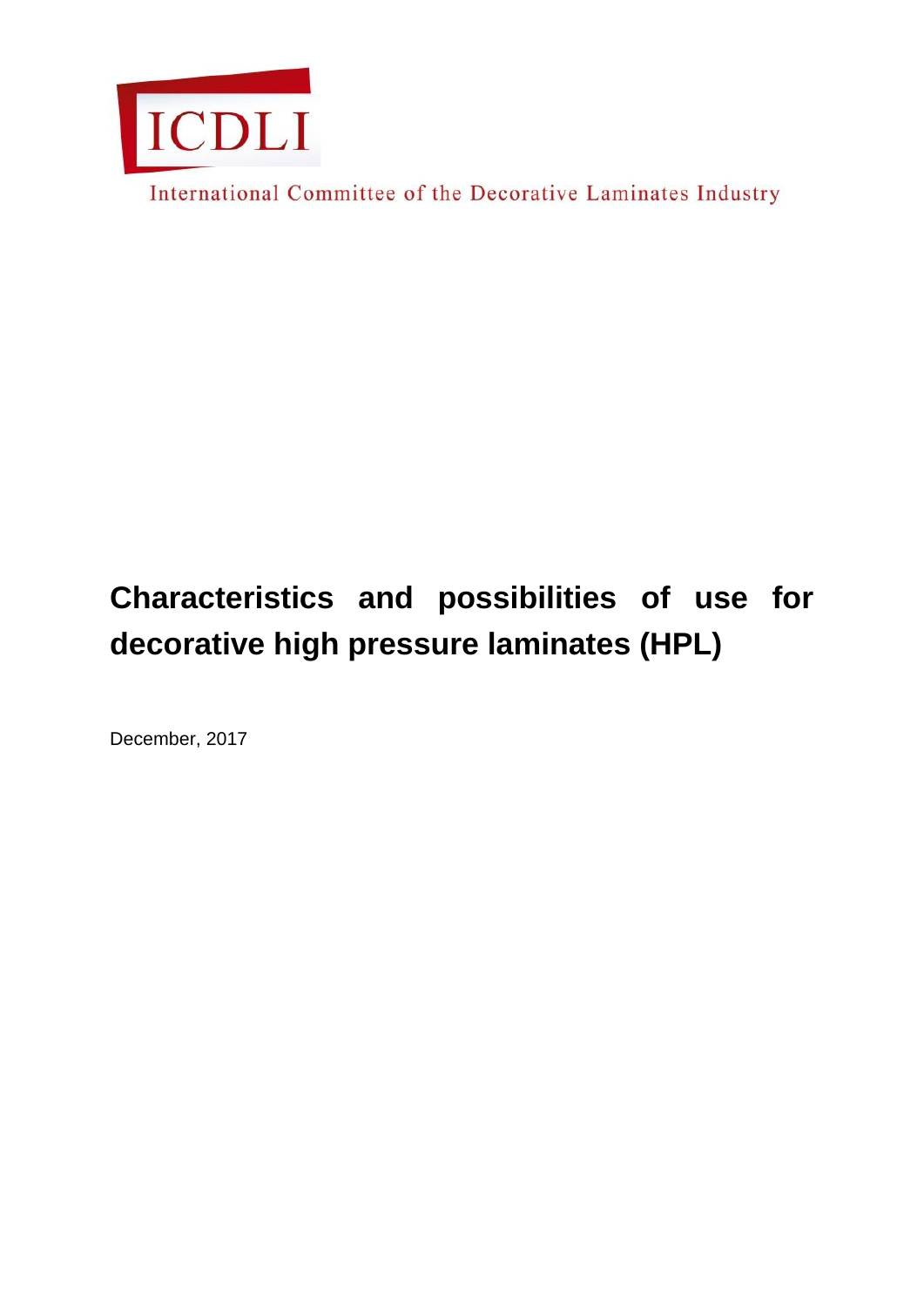

#### **Preface**

High-pressure laminate (HPL) in accordance with EN 438 has been used in the construction and furniture sector for decades. The European standard EN 438 defines the material, requirements and properties of HPL.

HPL is a resin and paper-based thermosetting composite material and features a unique, extremely robust, resistant, modern and very decorative surface. HPL is omnipresent in our day-to-day lives and is self-supporting or used in conjunction with substrates. The application and usage areas of HPL are extremely diverse and are constantly evolving. This requires knowledge management which provides regularly updated information and assistance with regard to different applications and processing, in the form of technical bulletins.

The technical leaflet "Characteristics and Possibilities of Use for Decorative High Pressure Laminates (HPL)" gives information on the interior and exterior characteristics and use of HPL.

This document makes no claim of completeness regarding listing the full details of any standards referred to in the text.

All information is based on the current state of technical knowledge, but it does not constitute any form of liability. It is the personal responsibility of the user of the products described in this information leaflet to comply with the appropriate laws and regulations.

For more than 50 years the ICDLI has been the international representative of the interests of European laminate manufacturers. Further information about the ICDLI and the data sheets published up to now can be found at [www.icdli.com.](http://www.icdli.com/)

This application was compiled by the International Committee of the Decorative Laminates Industry. It considers the conditions of application technology in the European countries. If you have further questions, please contact us:

December, 2017

**ICDLI aisbl - International Committee of the Decorative Laminates Industry**

Rue de la presse 4, 1000 Bruxelles, Belgium

Head office:

Städelstraße 10, 60596 Frankfurt / Main, Germany, phone +49 69 2 71 05-31, fax +49 69 23 98 37, E-Mail: [info@pro-kunststoff.de](mailto:info@pro-kunststoff.de)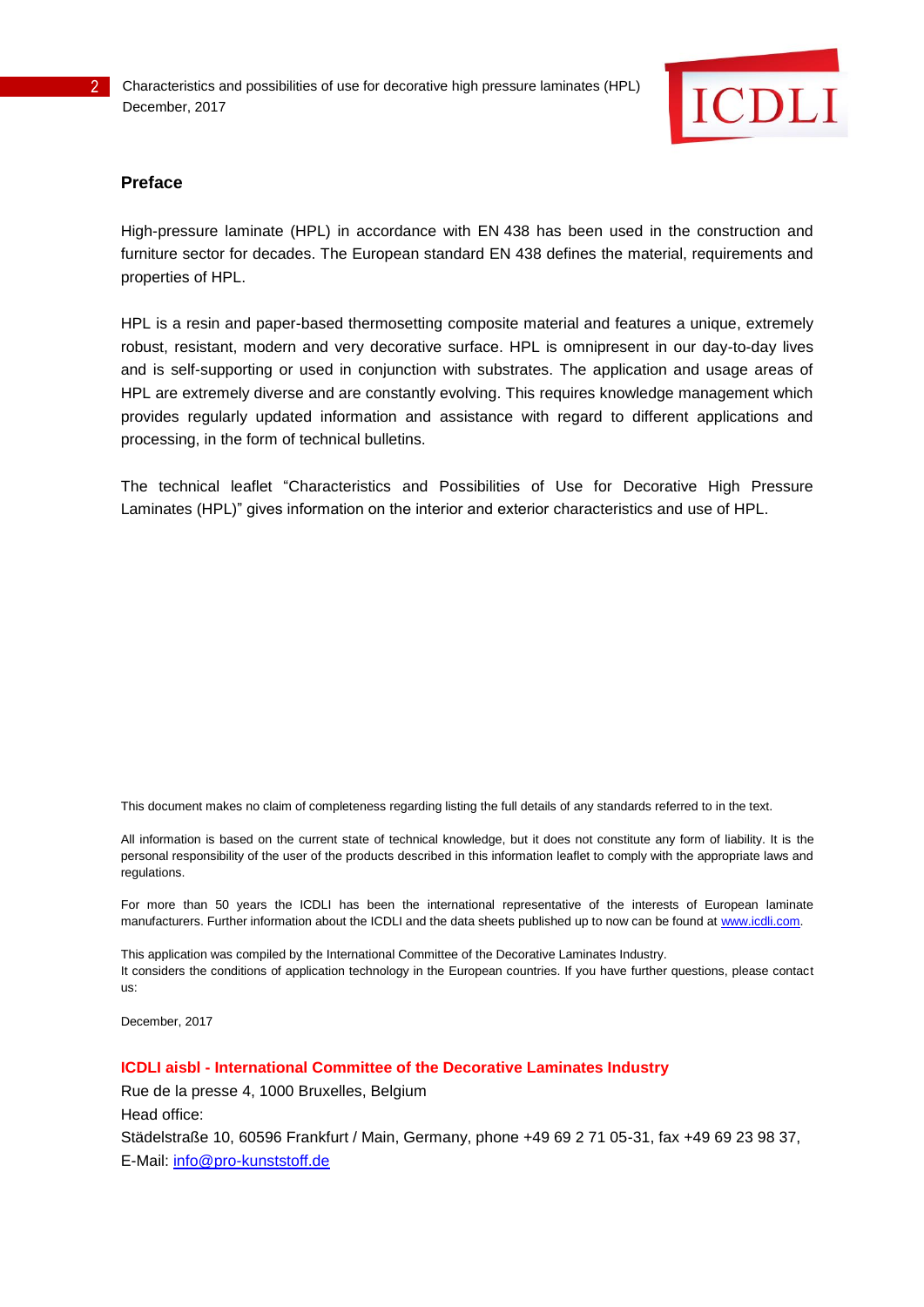

# **Table of Contents**

## **Contents**

- 1. Usage of HPL
- 2. Properties and advantages of high pressure decorative laminates
	- 2.1 Description of the material
	- 2.2 Manufacture and composition
	- 2.3 Decorative scope
	- 2.4 Cleaning & maintenance
	- 2.5 Processing
	- 2.6 Characteristics in use
		- 2.6.1 Mechanical and physical properties
		- 2.6.2. Chemical properties
		- 2.6.3 Reaction to fire
		- 2.6.4 Physiological characteristics of HPL surfaces
		- 2.6.5 Diffusion barrier
		- 2.6.6 Weather resistance requirements (exterior grades)
		- 2.6.7 Durability
- 2.7 HPL grades
- 2.8 Standards and other endorsements
	- 2.8.1 Characteristics and properties
	- 2.8.2 Reaction to fire
- 3. Application fields for HPL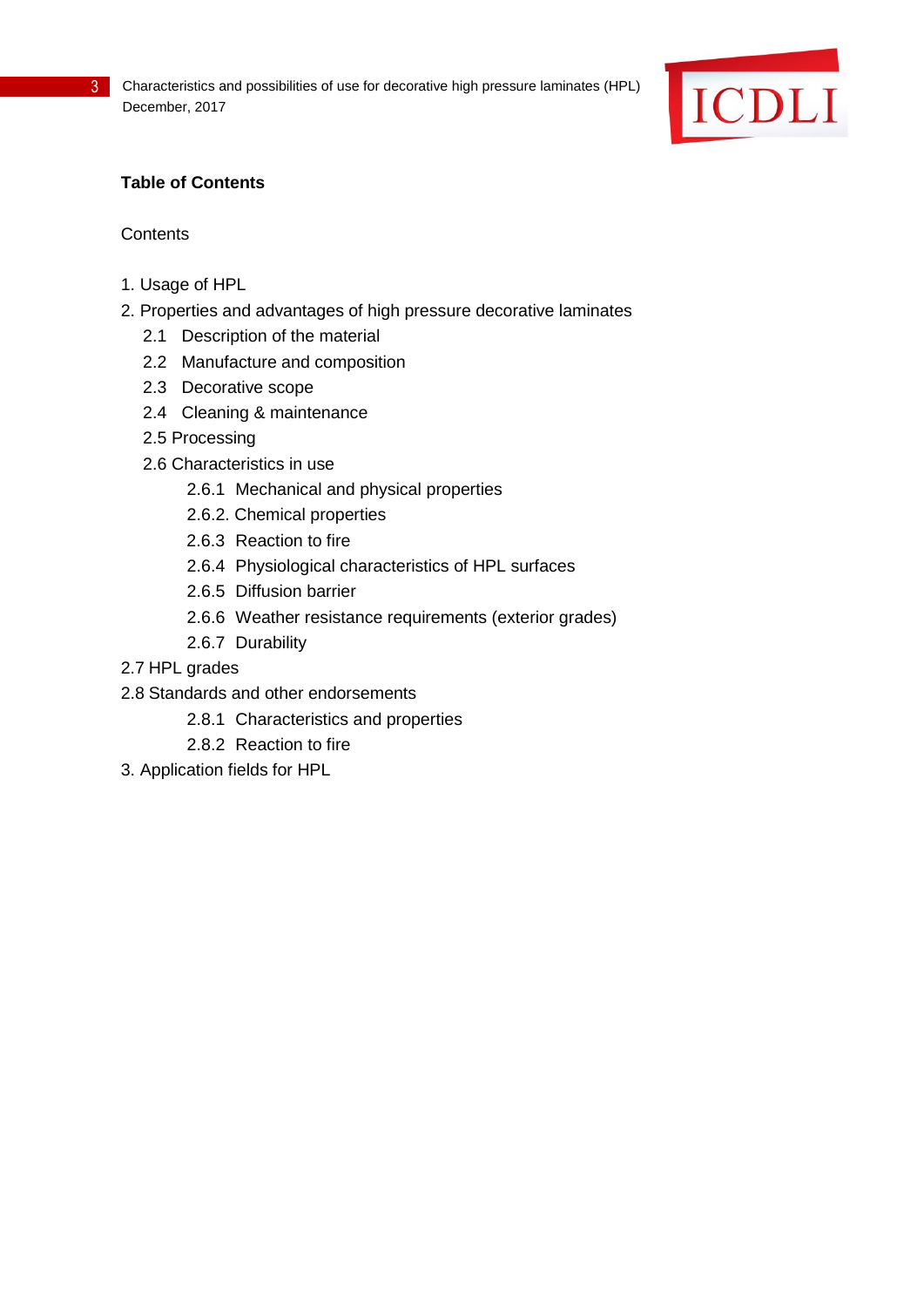

## **1. Usage of HPL**

The objective of this paper is to bring the collected experience of the European HPL industry in the use of high pressure laminates (HPL) to the attention of architects, designers, manufacturers and specifying authorities. This document covers the following areas:

#### **Market segments**

- Private and residential housing
- Hospitals and laboratories
- Public Buildings
- Railway station and airport terminals/infrastructure
- **•** Transportation
- **Hotels**
- **Education**
- Retail and commercial buildings
- Sport & Recreation Centers
- Industrial buildings

#### **Applications**

#### **Interior**

- Walls and Partitions
- **•** Ceilings
- Doors
- Flooring
- Stairs
- Furniture/chairs
- **•** Trims
- Windows sills
- Tables
- Work tops, counter tops
- Vanity units
- **Cubicles**
- Display-/ Shop systems

#### **Exterior**

- **Balconies**
- Facades
- Facade parts/soffits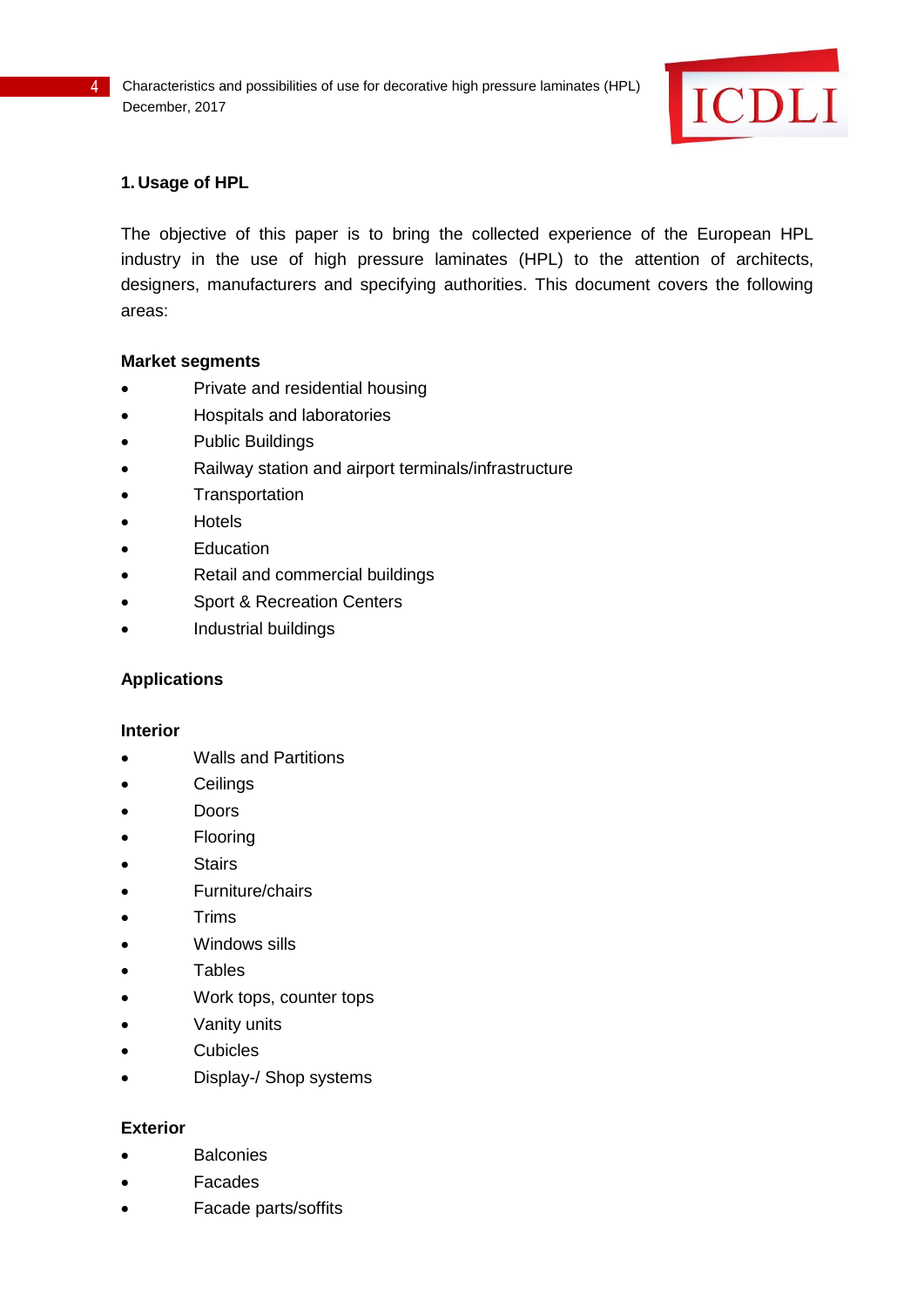

- Furniture and signs
- Urban elements
- Orientation systems

#### **2. Properties and advantages of HPL**

#### **2.1 Description of HPL**

HPL according to EN 438 are materials with outstanding characteristics e.g. durability, cleanability, wear resistance, combined with a wide range of technical and design possibilities. HPL are easy to process and to maintain and therefore can be used in many applications.

#### **2.2 Manufacture and composition**

The excellent characteristics exhibited in use arise from the manufacturing process and the raw materials used. HPL are sheet(s) consisting of decorative surface layer(s) and core layers bonded together by a high pressure process. Typical values for the high pressure process are a temperature of ≥ 120 °C and a pressure of ≥ 5 MPa.

The decorative layer consists of one or more sheets of fibrous material (usually paper) impregnated with aminoplastic thermosetting resins (usually melamine based resins) or other curable resins or other decorative design surfaces such as metal foils, wood-veneers and textiles, etc. which are not necessarily treated with thermosetting resin The surface layers can appear on one or both side(s) of the laminate(s). HPL for exterior use can have an additional outer layer or coating to enhance weather and light resistence properties.

The core layer consists of fibrous materials (usually paper) impregnated with thermosetting resins (usually phenolic based resins) or other curable resins, eventually reinforced by metal layer(s) or metal mesh(es) and others which are not necessarily treated with thermosetting resin.

## **2.3 Decorative scope**

HPL are available in a wide range of colours, patterns and abstracts combined with different textures and gloss levels. Excellent reproductions of natural materials such as textiles, fabrics, exotic wood veneers and stone can be achieved.

Different printing technologies e.g. digital, screen and offset printing can be used to produce customized designs. Alternative finishes such as metal, real wood veneer and pearlescent effects are available to widen the designers pallet.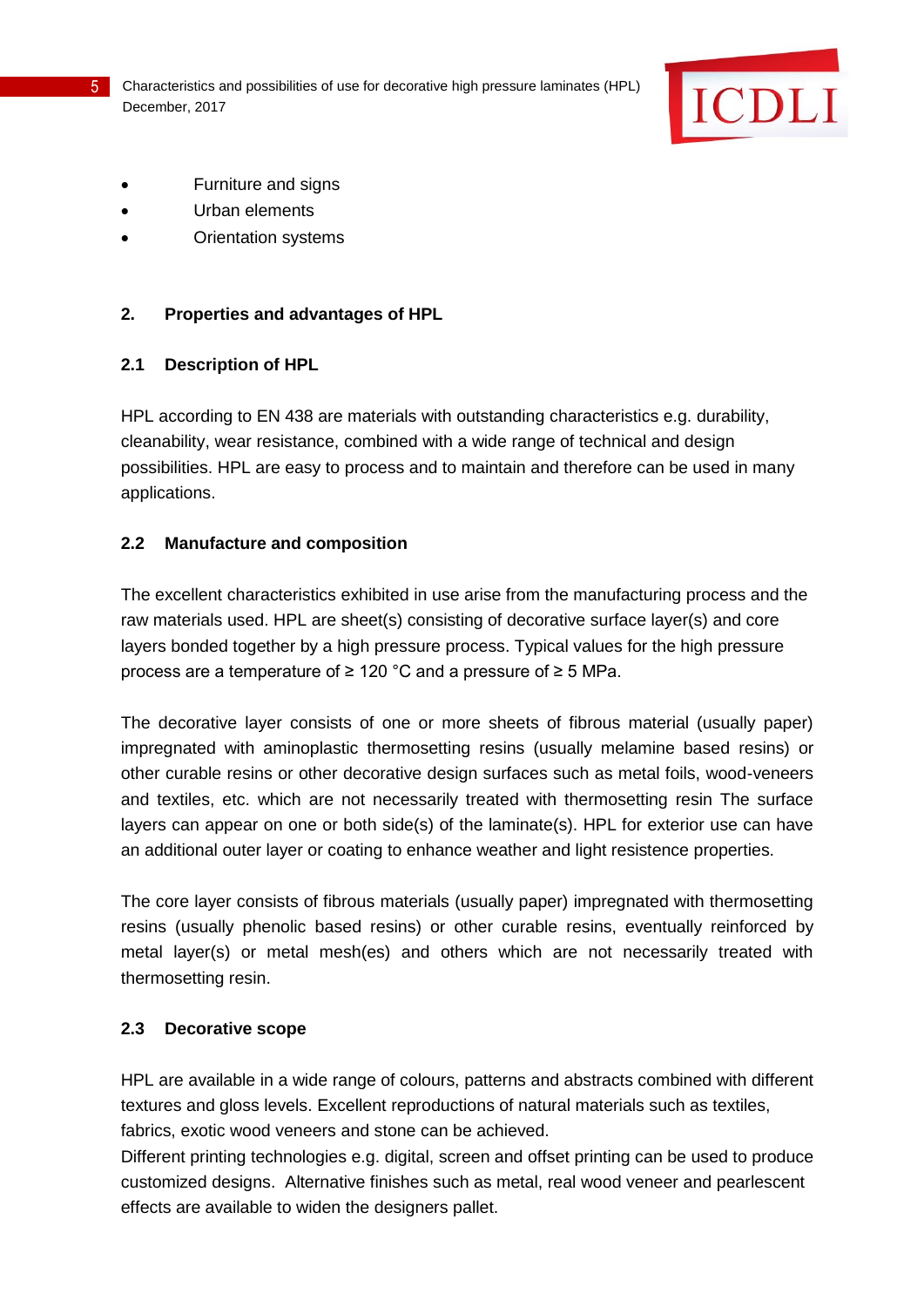

## **2.3.1 Cleaning & maintenance**

Because of their impervious surfaces, HPL are easy to clean and maintain. Offered in various sizes they allow large areas to be covered without seams. Postforming grades enable the continuation of the surface to cover edges and upstands. Construction with compact laminates has the benefit of avoiding vulnerable adhesive joints. The absence of joints and seams allow the most severe hygienic requirements to be met. For additional information refer to Technical Leaflet Cleaning for HPL surfaces.

## **2.4 Processing**

HPL can be easily processed with wood working machines.

Compact laminates ≥ 6 mm thick are self supporting while thinner HPL, particulary those ≤ 2 mm thick require bonding to a supporting substrate. There is a wide choice of substrates of which wood based panels are the most common. A wide range of adhesives is available for glueing. HPL are available in various sizes to minimise cutting losses.

For further information on processing, please regard the product data sheets on the ICDLI website [\(www.icdli.com\)](http://www.icdli.com/).

## **2.5 Characteristics in use**

The characteristics of HPL in use are outstanding. Market requirements together with manufacturers response to these demands have produced exacting testing procedures, high levels of performance and of stringent quality control.

The special characteristics and properties of HPL are listed below.

## **2.6.1 Mechanical and physical properties**

- Resistance to scratching
- Resistance to abrasion
- Impact strength
- Resistance to impact
- Resistance to heat
- Light fastness
- Antistatic up to electrical dissipation

## **2.6.2 Chemical properties**

- Resistance to staining
- Resistance to chemical attack
- Resistance to organic solvents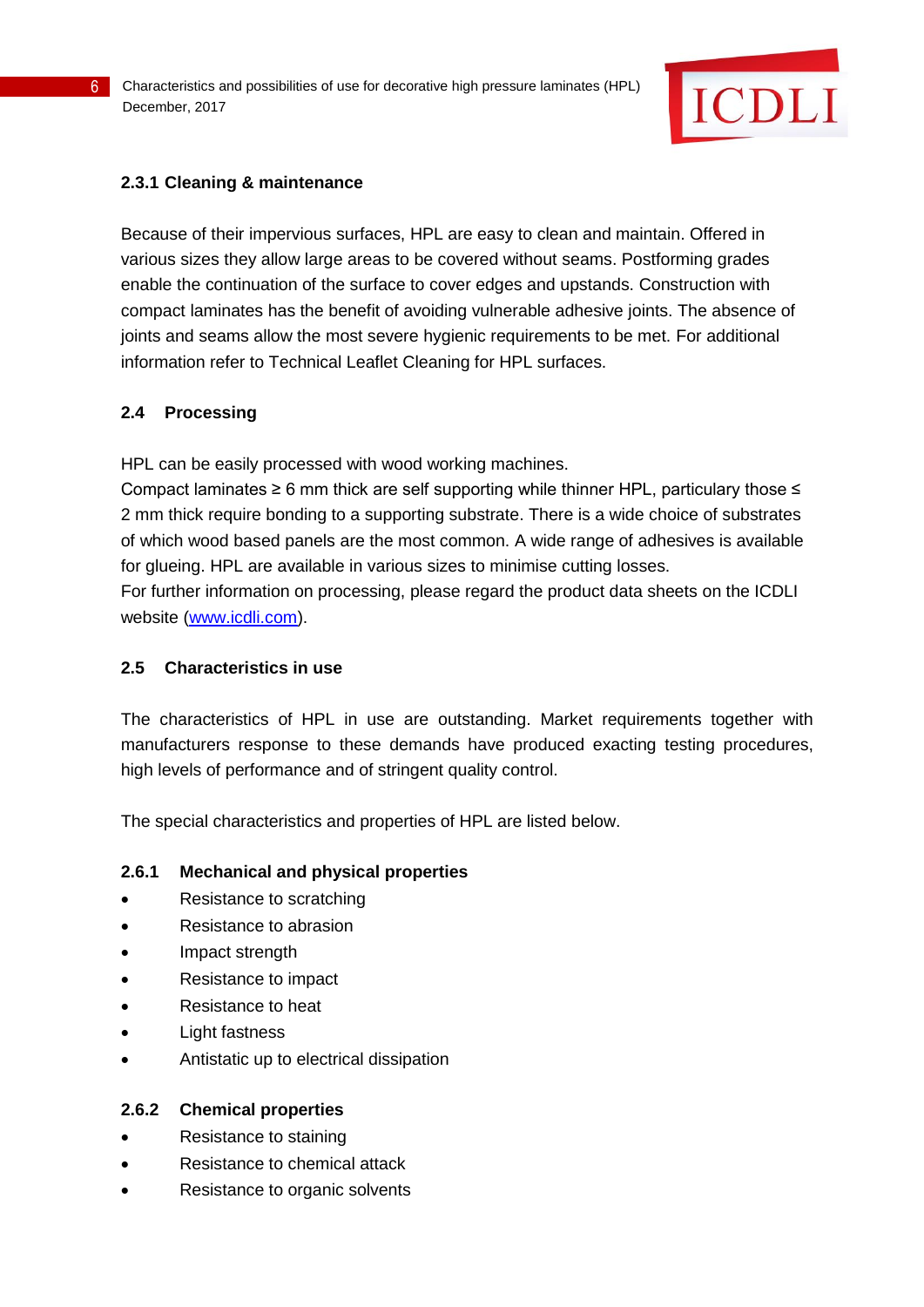

- Resistance to steam
- Resistance to boiling water

#### **2.6.3 Reaction to fire**

HPL are difficult to ignite and have properties that retard spread of flame. In a fire situation they do not soften or release burning droplets.

Through the right selection of quality and thickness (standard or fire retardant grade) HPL can meet the highest fire performance achievable with organic materials.

## **2.6.4 Physiological characteristics of HPL surfaces**

HPL are hygienic, harmless, non toxic and can be safely used in contact with food.

#### **2.6.5 Diffussion barrier**

When bonded to a substrate HPL act as a barrier preventing the emission of potential volatile substances.

## **2.6.6 Weather resistance requirements (exterior grades)**

- Resistance to climatic shock
- Resistance to UV light
- Resistance to artificial weathering

## **2.6.7 Durability**

Compared to other decorative materials like paints, thermoplastic foils, veneers etc., HPL offer a significantly longer life time. For indoor applications a minimum life time of 20 years can be expected without loss of appearance and performance.

## **2.7 HPL grades**

The industry offers various grades of standardized HPL with specific characteristics for use in a wide variety of applications

- HPL-Standard
- HPL-Postforming
- HPL-Fire Retardant
- HPL-Compact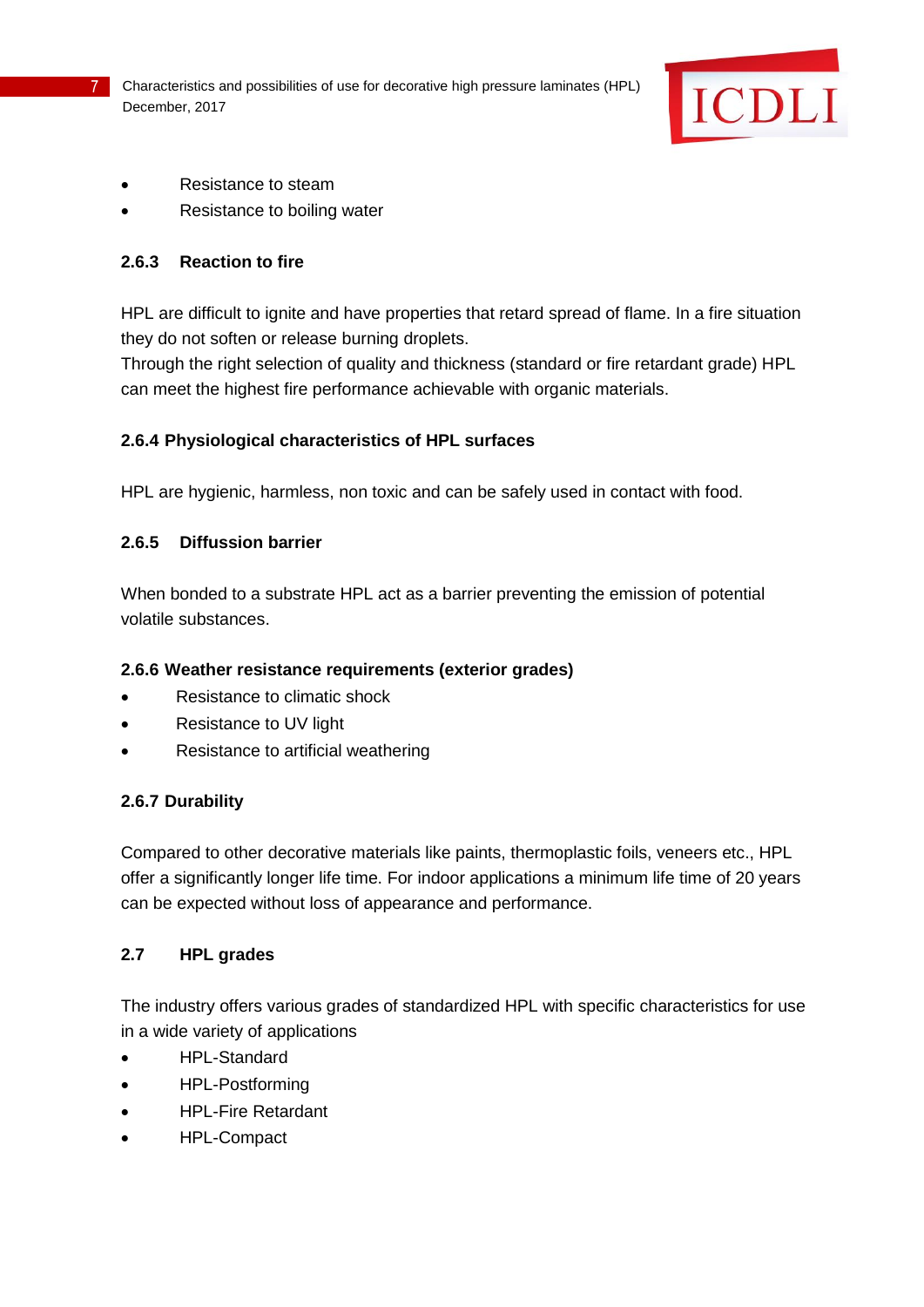

The above mentioned grades are further subdivided into several performance categories, e.g. horizontal and vertical applications as well as qualities which are suited for interior or exterior use. The choice of the correct HPL grade should be made according to the end use.

## **2.8 Standards and other endorsements**

Relevant standards are:

**2.8.1 Characteristics and properties:**  EN 438 ISO 4586

#### **2.8.2 Reaction to fire:**

#### **Construction**

- EN13501-1
- $\bullet$  DIN 4102
- AFNOR NFP 92.507
- BS 476 parts 6, 7
- ÖNORM B 3800
- ASTM E 84

The guidelines for CE-marking for building products are to be considered

**Transportation** 

- EN 45545-2
- $\bullet$  DIN 5510-2
- ECE R 118 (95/28/EG)
- BS 476 part 7
- NFF 16101
- UNI 8465
- IMO FTPC annex 1 part 2 and 5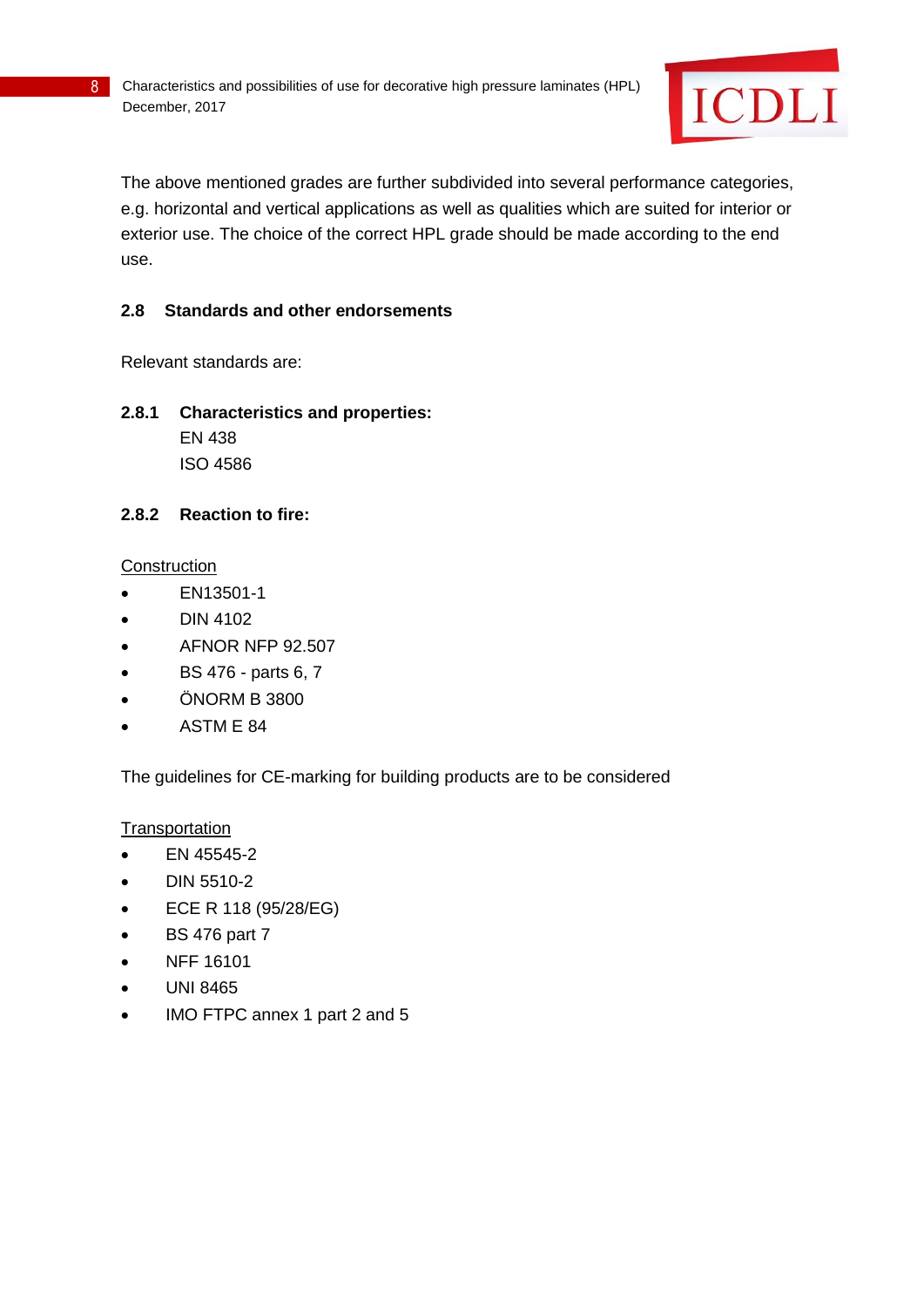

# **3. Application fields for HPL**

Typical application fields and corresponding market areas are given in the following table:

| Applications<br>Market segments        | Interior<br>Walls and partitions, ceilings,<br>doors, flooring, stairs, furniture /<br>chairs, trims, windows sills,<br>tables, work tops, counter tops,<br>vanity units, cubicles, display /<br>shop systems | Exterior<br>Balconies, facades, facade<br>parts, soffits, furniture, signs,<br>urban elements, orientation<br>systems |
|----------------------------------------|---------------------------------------------------------------------------------------------------------------------------------------------------------------------------------------------------------------|-----------------------------------------------------------------------------------------------------------------------|
| Private and residential<br>housing     |                                                                                                                                                                                                               |                                                                                                                       |
| Hospitals and<br>laboratories          |                                                                                                                                                                                                               |                                                                                                                       |
| Public buildings and<br>transportation |                                                                                                                                                                                                               |                                                                                                                       |
|                                        |                                                                                                                                                                                                               | 直<br>œ<br>鵐<br>وتقطعا                                                                                                 |
|                                        |                                                                                                                                                                                                               | STORY AT 18421 IN 19-1891                                                                                             |